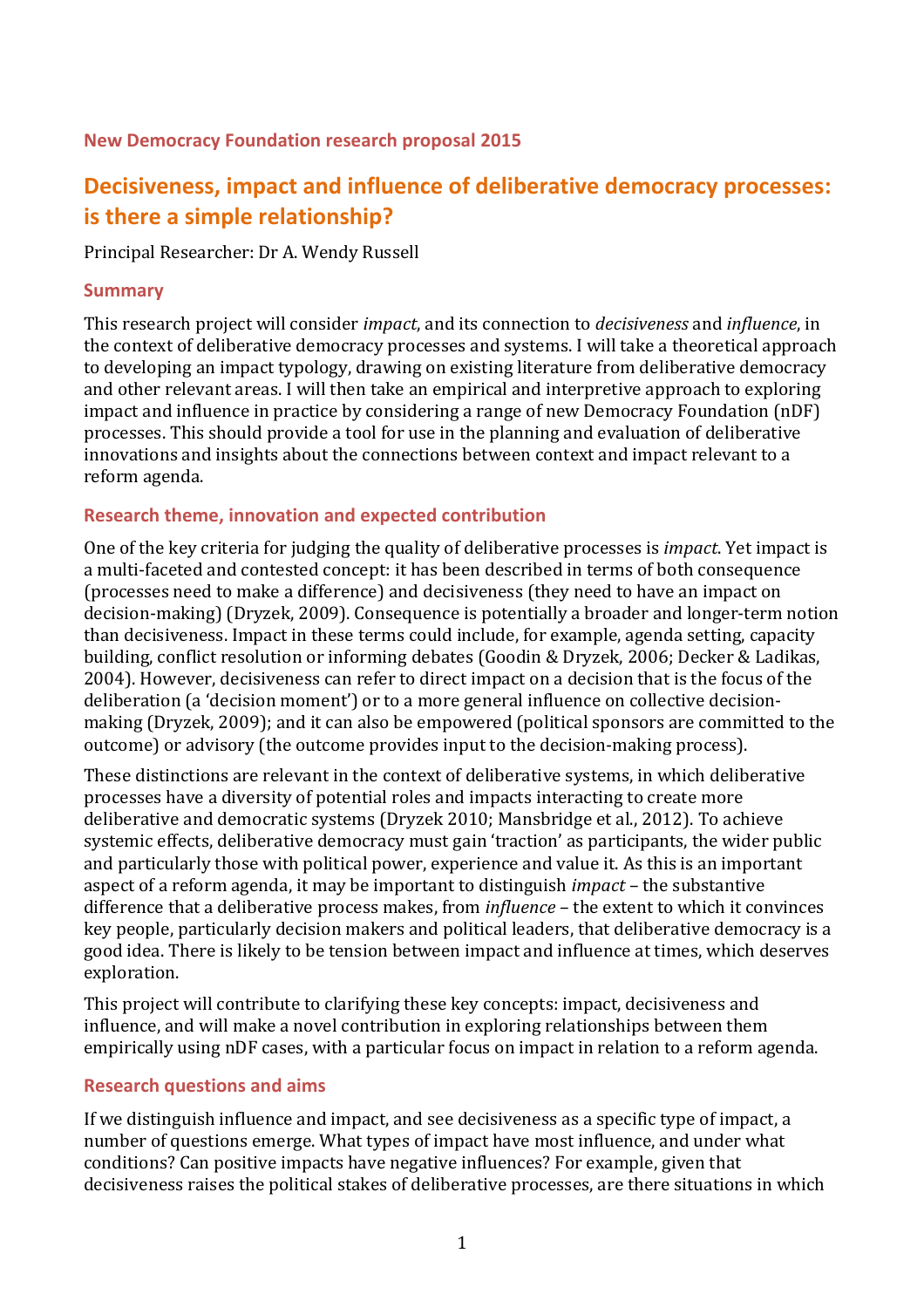decisiveness 'turns up the heat' on decision makers to such an extent that they lose appetite for deliberative democracy in general? How do these relationships differ in different contexts (eg where deliberative democracy is emergent vs well embedded; at local vs state vs national levels, as political stakes get higher)? What are the implications for a reform agenda?

This research aims to answer these questions and develop clearer descriptions of impact, decisiveness and influence in the context of deliberative democracy. I aim to develop and test an impact typology and investigate relationships between these concepts, and between impact and context, empirically by studying nDF cases.

# **Design and methodology**

 $\overline{a}$ 

The terms impact and influence are used extensively and often imprecisely in the literature and practice of deliberative democracy. They are very much tied up with what people think deliberative democracy is for. I will therefore take a grounded, interpretive approach to developing more systematic and useful descriptions of these concepts, and to using these descriptions to explore their relationships empirically drawing on nDF projects, including a range of projects at different levels (local, state and national), with a range of impacts and decisiveness, including those empowered around a particular decision (e.g. SA drainage infrastructure) or set of decisions (e.g. City of Melbourne People's Panel), those with advisory roles (e.g. Noosa Community Jury, Marrickville Infrastructure Jury), and those not directly connected to political decision-making (e.g. the Citizens' Parliament).

The research will begin with an exploration of the range of impacts, including but going beyond decisiveness and including longitudinal impacts, that deliberative processes may have and developing a typology to describe them. I will take as a starting point the typology developed by Goodin and Dryzek (2006), and will consider other relevant deliberative democracy theory and empirical literature, and other areas such as impact assessment and technology assessment (Decker & Ladikas, 2004). A draft typology will be developed and then tested in the context of nDF processes.

I will use the impact typology and take an iterative approach to explore the relationships between impact, decisiveness and influence by:

- analysing written documents from nDF processes,
- investigating other sources for impacts and influences (media, policy documents, scanning political and public debates), and
- interviewing a range of key people, including decision makers, associated with nDF processes, past and present.

The interviews will be semi-structured, and conducted in person where possible or by phone. Preference will be given to face-to-face interviews, given the interpretive approach to be used, and the potential sensitivity of the topic in relation to political decision-making. Where appropriate, interviews may be conducted with small groups. A high standard of research ethics will be applied, and appropriate documentation will be provided to participants<sup>1</sup>. Interviews will be analysed qualitatively, taking an interpretive approach to test the impact typology, and to qualitatively explore understandings of, and relationships between, decisiveness, impact and influence.

 $1$  As an independent scholar, I am not required to gain formal research ethics clearance but if nDF has particular requirements or would prefer clearance through a university research ethics procedure, I'm happy to comply.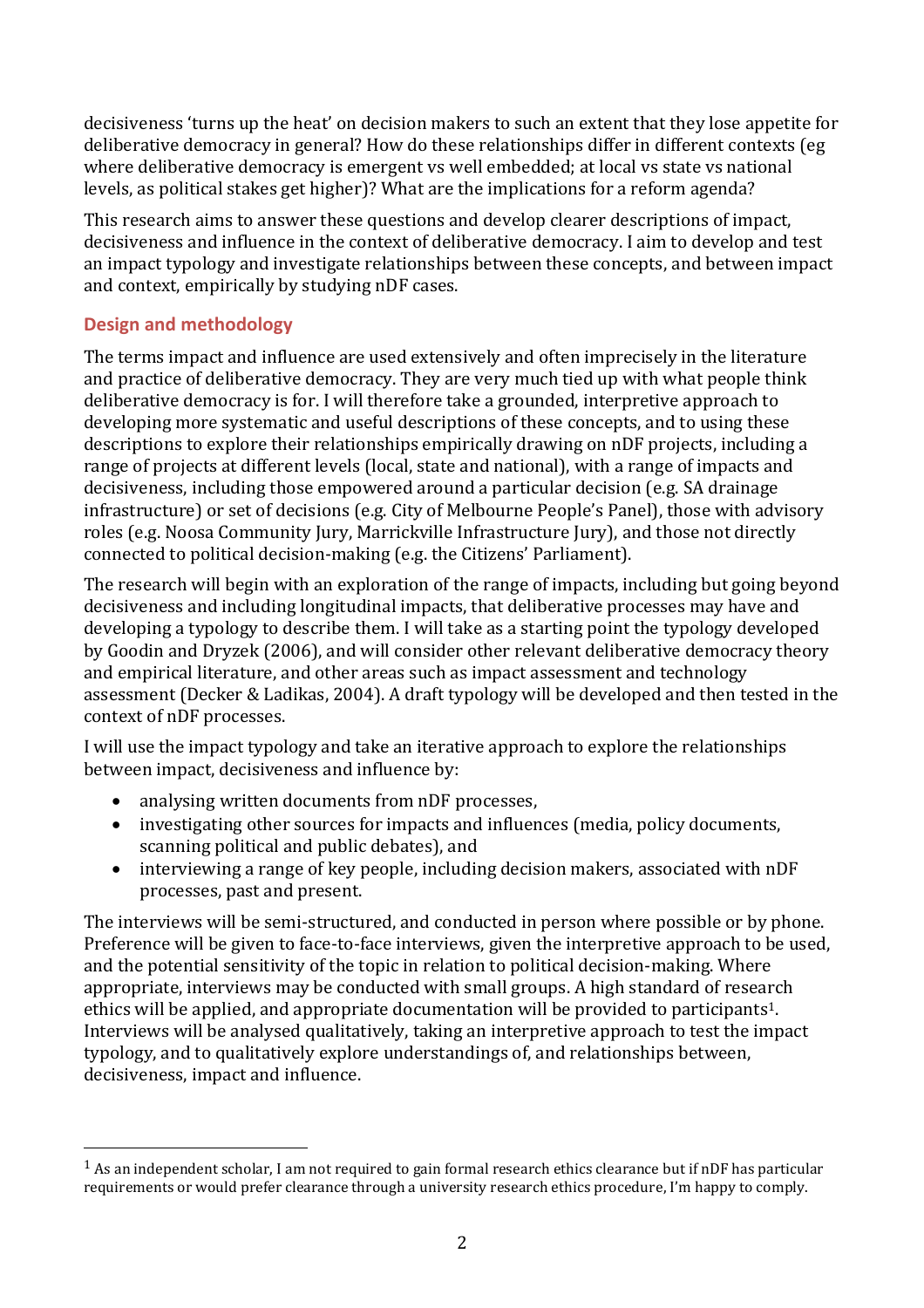# **Timeline and communication**

| Stage         | Details                                                                                               | Deliverables                      | Date             |
|---------------|-------------------------------------------------------------------------------------------------------|-----------------------------------|------------------|
|               |                                                                                                       |                                   |                  |
|               | Review of relevant literature                                                                         | Draft impact<br>typology          | November 2015    |
|               | Presentation to the Aus Political<br>Science Ass'n conference, Sept<br>Development of impact typology |                                   |                  |
|               |                                                                                                       |                                   |                  |
| $\mathcal{P}$ | Interviews to test typology and<br>explore relationships                                              | Impact typology<br>Research paper | <b>July 2015</b> |
|               | Analysis of nDF cases                                                                                 |                                   |                  |

The research will be conducted over a year (Aug 2015 – Jul 2016).

The impact typology will be made available as a research and practice tool through the nDF website and other forums (LinkedIn groups, NCDD).

A research paper will be written, and targeted to an open access journal such as the *Journal of Public Deliberation*. A popular version of the paper will be prepared for submission to *The Conversation* and insights will be shared via blogs (e.g. IGPA) and discussion groups (e.g. LinkedIn).

### **Research Team**

### **Principal researcher:**

### Dr A. Wendy Russell

Wendy Russell is currently director of Double Arrow Consulting, a Canberra business specialising in deliberative engagement. She previously (2010-13) worked in the National Enabling Technologies Strategy – Public Awareness and Community Engagement program of the Commonwealth Department of Industry, Innovation, Science, Research and Tertiary Education. In this role, she managed the development, through co-design with a multistakeholder group, of the Science & Technology Engagement Pathways (STEP) community engagement framework and its implementation in a series of engagements called *STEP into the Future*.

Dr Russell is currently ACT regional coordinator for the International Association for Public Participation (IAP2), an associate of the Centre for Deliberative Democracy and Global Governance, University of Canberra, and a sessional academic at the Centre for the Public Awareness of Science, ANU. Previously, she was Senior Lecturer in the School of Biological Sciences at the University of Wollongong, where she researched social aspects of biotechnology, transdisciplinary inquiry, and technology assessment.

With her ongoing research experience and track record (over 20 refereed publications and 400 citations; see attached CV), Dr Russell has the required research skills to undertake this research project. Her practice experience, particularly in federal government, provides an understanding of practice and policy contexts and language, and motivation to provide a report that is accessible and useful beyond academia.

# **Research and practice advisors:**

Prof. John Dryzek, Centre for Deliberative Democracy and Global Governance, University of Canberra